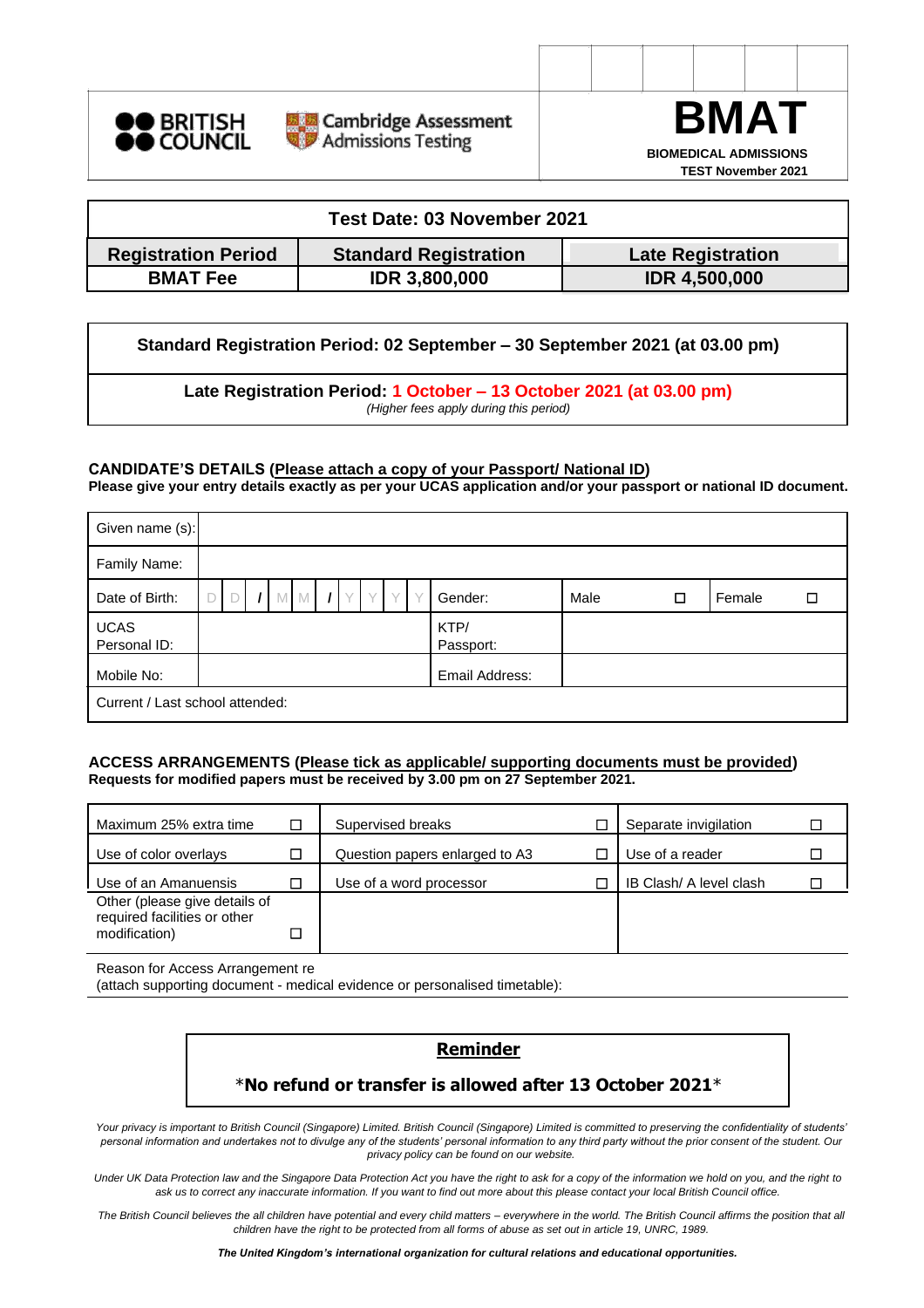



### **WHERE ARE YOU APPLYING?**

If you are applying to a university/universities **in the United Kingdom, or to Lee Kong Chian School of Medicine**, please select the institution(s) and the course(s) you are applying for from the following list:

| Universities applied to                                         |           |   | <b>Course code</b> |             |                  | <b>Course</b>                                        |  |  |  |
|-----------------------------------------------------------------|-----------|---|--------------------|-------------|------------------|------------------------------------------------------|--|--|--|
| <b>Brighton and Sussex Medical School</b><br>(B74)              |           | A | 1                  | $\bf{0}$    | $\bf{0}$         | <b>Medicine</b>                                      |  |  |  |
| Imperial College London (150)                                   |           | A | 1                  | $\bf{0}$    | $\bf{0}$         | <b>Medicine</b>                                      |  |  |  |
| Keele University (K12)<br>('overseas for fees' applicants only) | $\sim 10$ | A | 1                  | 0           | $\bf{0}$         | <b>Medicine</b>                                      |  |  |  |
|                                                                 |           | A | $\mathbf{1}$       | $\bf{0}$    | $\mathbf 0$      | <b>Medicine and Surgery</b>                          |  |  |  |
| <b>Lancaster University (L14)</b>                               |           | A | 1                  | 0           | $\blacktriangle$ | Medicine & Surgery with a<br><b>Gateway Year</b>     |  |  |  |
| Lee Kong Chian School of Medicine                               |           | M | B                  | B           | $\mathbf{s}$     | <b>Medicine</b>                                      |  |  |  |
| University College London (U80)                                 |           | A | 1                  | $\bf{0}$    | $\bf{0}$         | <b>Medicine</b>                                      |  |  |  |
| University of Cambridge (C05)                                   |           | A | 1                  | 0           | 0                | <b>Medicine</b>                                      |  |  |  |
|                                                                 |           | A | $\mathbf{1}$       | $\bf{0}$    | 1                | Graduate Course in Medicine                          |  |  |  |
|                                                                 |           | A | 1                  | $\mathbf 0$ | $\mathbf{0}$     | <b>Medicine</b>                                      |  |  |  |
| University of Leeds (L23)                                       |           | A | 1                  | $\bf{0}$    | 1                | <b>Gateway Year to Medicine</b>                      |  |  |  |
|                                                                 |           | A | $\overline{2}$     | $\mathbf 0$ | $\mathbf 0$      | <b>Dentistry</b>                                     |  |  |  |
| University of Manchester Medical School                         |           | A | 1                  | $\bf{0}$    | 6                | <b>Medicine MBChB</b>                                |  |  |  |
| (M20)<br>(some International applicants only)                   |           | A | 1                  | 0           | 4                | <b>Medicine MBChB (including</b><br>foundation year) |  |  |  |
|                                                                 |           | A | 1                  | 0           | $\bf{0}$         | <b>Medicine</b>                                      |  |  |  |
| University of Oxford (O33)                                      |           | A | $\mathbf 1$        | $\bf{0}$    | $\mathbf 1$      | Graduate Course in Medicine                          |  |  |  |
|                                                                 |           | в | C                  | 9           | 8                | <b>Biomedical Sciences</b>                           |  |  |  |

If you are applying to universities in the UK or to Lee Kong Chian, we will automatically send your results to them.

If you are applying to **any other university/universities that accept BMAT - November results**, but is not listed above, please tick here:

| Other university/universities |  |
|-------------------------------|--|
|                               |  |

If you have ticked the 'Other university/universities' box, you will need to share your results with your chosen university/ universities using our Metritests system. We will give you access to the system after the test.

Candidates applying to Thai universities should check the universities' websites as there may be nationality or other restrictions on applicants.

If you're applying to **Nazarbayev University School of Medicine**, please contact them for information.